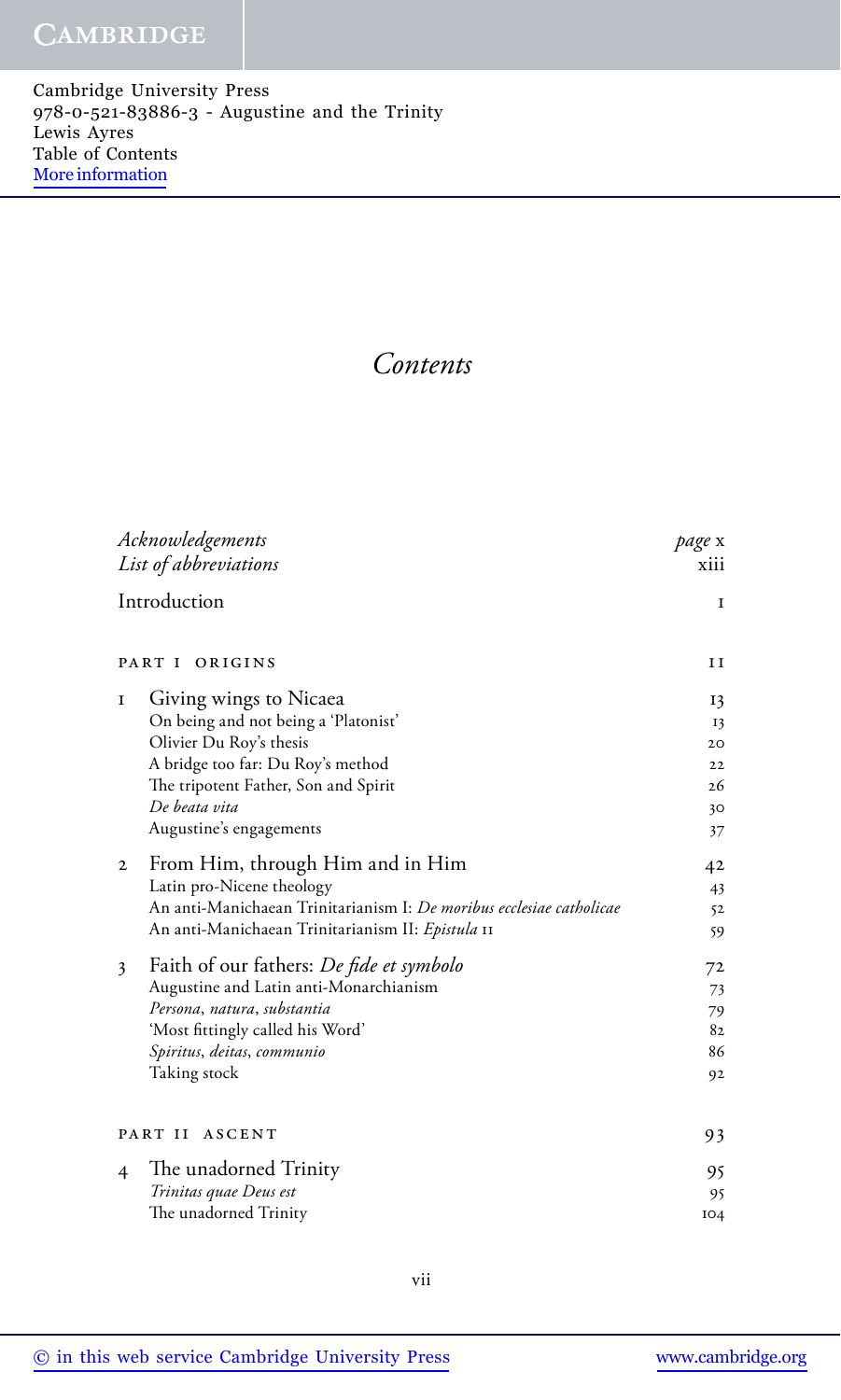## **CAMBRIDGE**

Cambridge University Press 978-0-521-83886-3 - Augustine and the Trinity Lewis Ayres Table of Contents [More information](http://www.cambridge.org/9780521838863)

| viii | Contents                                                                                                                                                                                                                                                                                                         |                                                      |
|------|------------------------------------------------------------------------------------------------------------------------------------------------------------------------------------------------------------------------------------------------------------------------------------------------------------------|------------------------------------------------------|
|      | Towards understanding<br>Excursus 1: The dating of the De trinitate                                                                                                                                                                                                                                              | 116<br>118                                           |
|      | 5 Per corporalia  ad incorporalia<br>Ascent and the liberal arts<br>Changing attitudes to the <i>artes</i><br>Analogy in the Confessiones                                                                                                                                                                        | 12I<br><b>I2I</b><br>128<br>133                      |
|      | 6 A Christological epistemology<br>Augustine finds his Panzer<br>Faith and contemplation<br>Faith, desire and Christ<br>Interlude: Augustine's Panzer and the Latin tradition<br>Correspondence and mystery: the example of Moses<br>Faith and grace<br>Excursus 2: Polemical targets in the <i>De trinitate</i> | I42<br>144<br>147<br>152<br>155<br>159<br>166<br>17I |
|      | PART III INTO THE MYSTERY                                                                                                                                                                                                                                                                                        | 175                                                  |
| 7    | Recommending the source<br>A second rule<br>The meaning of sending<br>Revealing and saving<br>Augustine's novelty?<br>Creator, creation and the angels<br>'You have made all things in Wisdom' (Ps. 103.24)                                                                                                      | 177<br>178<br>181<br>183<br>187<br>189<br>193        |
| 8    | Essence from essence<br>The self-same, the identical<br>The simplicity of God<br>Predicating relation (trin. 5. 3.4-8.9)<br>Person and nature (trin. 5. 8.9–9.10 and 7. 4.7–6.11)<br>Wisdom from Wisdom $(trin. 6. I.I–7. 2.3)$<br>Appropriation (trin. 7. 3.4)                                                  | 199<br>200<br>208<br>2II<br>217<br>22I<br>227        |
| 9    | Showing and seeing<br>subsistentia personarum ('the existence of the persons')<br>Father and Son: showing and seeing                                                                                                                                                                                             | 230<br>23I<br>233                                    |
|      | 10 Loving and being<br>The Spirit as agent of unity<br>Acts 4.32<br>The Spirit and the life of the Divine Three<br>And 'from' the Son?<br>Subsisting relations?                                                                                                                                                  | 251<br>25I<br>256<br>258<br>263<br>268               |